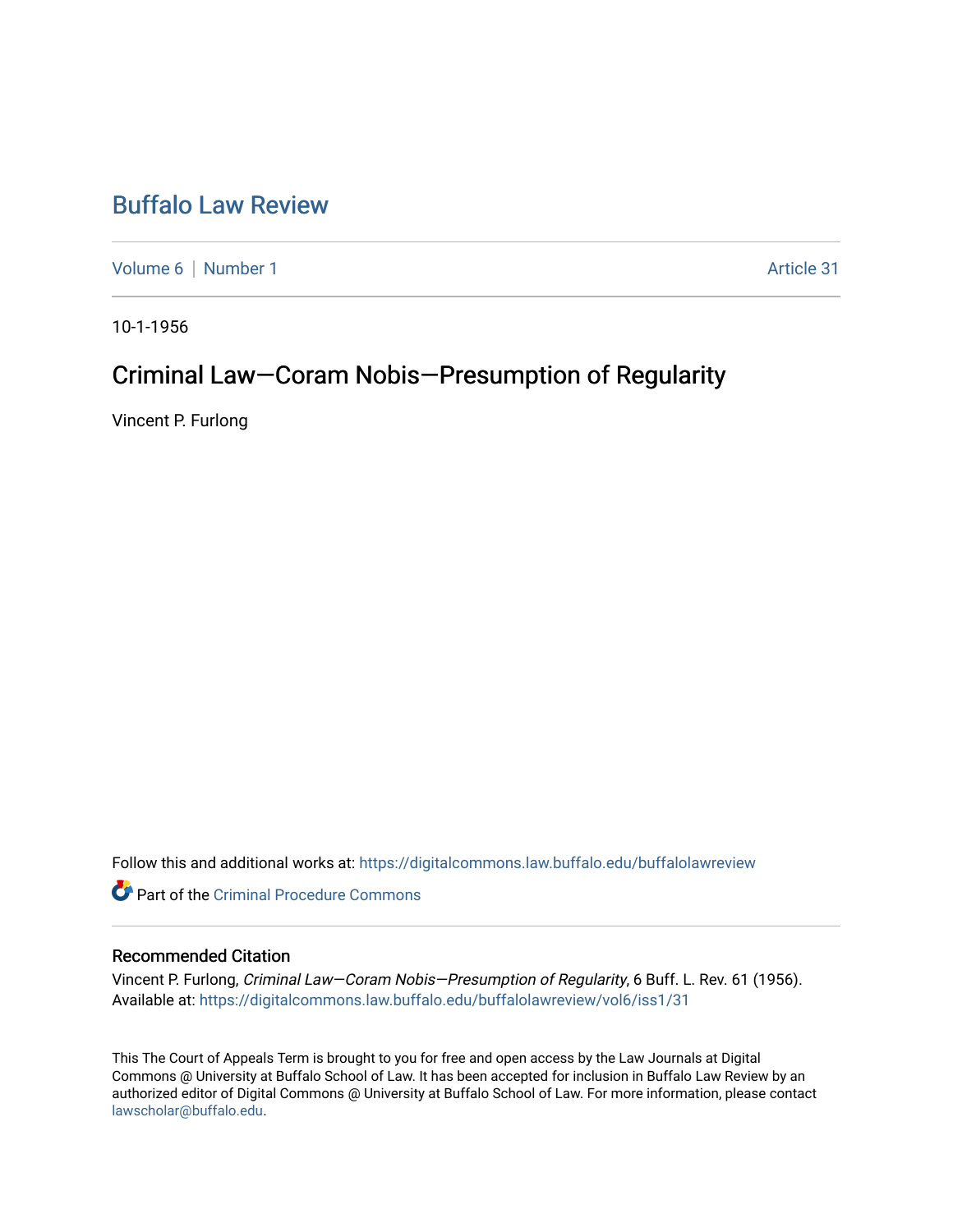#### *COURT OF APPEALS. 1955 TERM*

### Coram Nobis-Presumption of Regularify

**A** writ of error coram nobis will be granted upon a showing that a conviction was obtained **by** fraud, misrepresentation, coercion or in any situation where a defendant has been convicted without a preservation of his constitutional rights defendant has been convinced without a preservation of his constitutional rights and this does not appear upon the record.<sup>75</sup>

*People v. Boehm<sup>76</sup>* involved a motion for such a writ upon the grounds that petitioners had been convicted without notification of their right to counsel. There seems to be no question but that such notification was given; however petitioners based their motion upon the claim that at the time of the trial they had been unable to understand the English language and had been generally uneducated. There was evidence that petitioners, at the time of the trial, had had mental capacities equivalent to that of a five year old child.

The Court held, affirming the Appellate Division,<sup>77</sup> that petitioners had not sufficiently overcome the presumption of regularity which attaches to a judicial proceeding<sup>78</sup> and that therefore the motion should have been denied.

Failure to inform a person of his right to counsel is of course a denial of a constitutional right<sup>79</sup> and therefore a basis for coram nobis. However, in the absence of a showing otherwise, there is always a presumption that a judicial proceeding was without error.<sup>80</sup> The question therefore becomes whether the petitioners presented sufficient proof to overcome this presumption. The Court felt it was reasonable to presume that if petitioners had sufficient knowledge to carry out a crime they had sufficient intelligence to realize why they were in court and what their basic rights were. The fact that no interpreter was deemed necessary is an indication that petitioners were sufficiently versed in the English language to grasp the significance of their right to counsel.

Since a court will not base its decision upon issues which were not raised in the court below,<sup>81</sup> the Court was correct in refusing to consider the report of petitioners' mental incapacity. It may be noted that the Court did not preclude another motion upon these grounds.

**<sup>75.</sup>** *People v. Sadness,* **300 N.** Y. **69,89 N.E. 2d 188** (1949).

**<sup>76 309</sup> N.** *Y:* **362, 130 N.E. 2d 897 (1955).**

**<sup>77. 285</sup> App.** Div. **245, 137 N.Y.S. 2d** 400 (4th Dep't **1955).**

**<sup>78.</sup>** *People v. Richetti,* **302 N.** Y. **290, 97 N.E. 2d 908 (1951).**

**<sup>79.</sup> N.** Y. CONsT. art. I, **§6.**

**<sup>80.</sup>** See note **78** *supra.*

**<sup>81.</sup>** *Persky v. Bank of America Nat. Ass'n.,* **261 N.** Y. 212, **185 N.E. 77 (1933).**